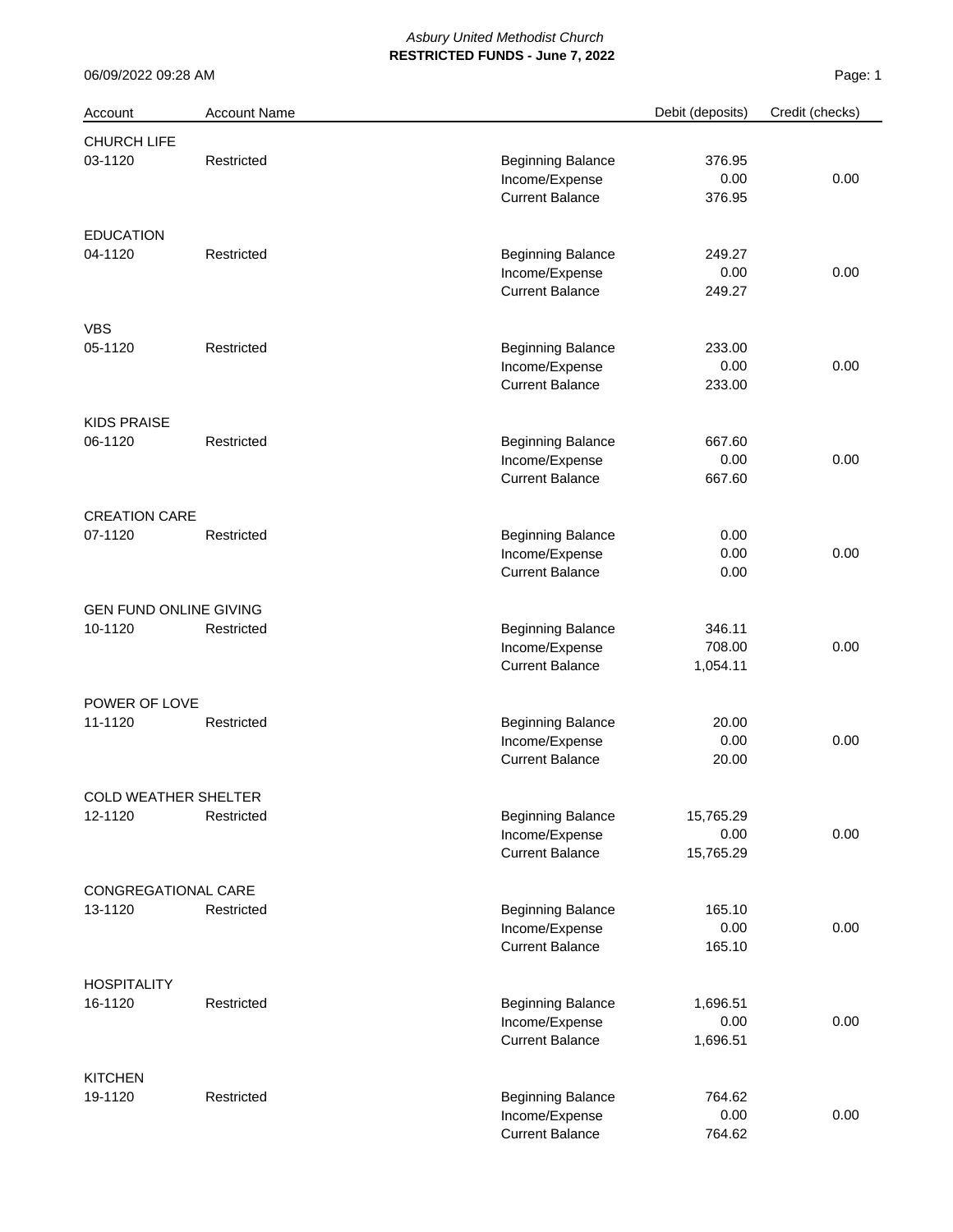| Account                   | <b>Account Name</b> |                          | Debit (deposits) | Credit (checks) |
|---------------------------|---------------------|--------------------------|------------------|-----------------|
| <b>HOME MISSIONS</b>      |                     |                          |                  |                 |
| 23-1120                   | Restricted          | <b>Beginning Balance</b> | 1,542.97         |                 |
|                           |                     | Income/Expense           | 0.00             | 0.00            |
|                           |                     | <b>Current Balance</b>   | 1,542.97         |                 |
| <b>VIM</b>                |                     |                          |                  |                 |
| 24-1120                   | Restricted          | <b>Beginning Balance</b> | 1,806.62         |                 |
|                           |                     | Income/Expense           | 0.00             | 0.00            |
|                           |                     | <b>Current Balance</b>   | 1,806.62         |                 |
| <b>MISSION CANDLE</b>     |                     |                          |                  |                 |
| 25-1120                   | Restricted          | <b>Beginning Balance</b> | 574.86           |                 |
|                           |                     | Income/Expense           | 50.00            | 0.00            |
|                           |                     | <b>Current Balance</b>   | 624.86           |                 |
| <b>SS MISSION FUND</b>    |                     |                          |                  |                 |
| 26-1120                   | Restricted          | <b>Beginning Balance</b> | 6,796.66         |                 |
|                           |                     | Income/Expense           | 18.00            | 0.00            |
|                           |                     | <b>Current Balance</b>   | 6,814.66         |                 |
| <b>BELL CHOIR</b>         |                     |                          |                  |                 |
| 30-1120                   | Restricted          | <b>Beginning Balance</b> | 1,854.60         |                 |
|                           |                     | Income/Expense           | 0.00             | 0.00            |
|                           |                     | <b>Current Balance</b>   | 1,854.60         |                 |
| <b>CHOIR MINISTRY</b>     |                     |                          |                  |                 |
| 31-1120                   | Restricted          | <b>Beginning Balance</b> | 4,195.26         |                 |
|                           |                     | Income/Expense           | 0.00             | 0.00            |
|                           |                     | <b>Current Balance</b>   | 4,195.26         |                 |
| <b>NURSERY</b>            |                     |                          |                  |                 |
| 35-1120                   | Restricted          | <b>Beginning Balance</b> | 245.61           |                 |
|                           |                     | Income/Expense           | 0.00             | 0.00            |
|                           |                     | <b>Current Balance</b>   | 245.61           |                 |
| <b>INSURANCE REIMB</b>    |                     |                          |                  |                 |
| 40-1120                   | Restricted          | <b>Beginning Balance</b> | 460,535.34       |                 |
|                           |                     | Income/Expense           | 0.00             | 0.00            |
|                           |                     | <b>Current Balance</b>   | 460,535.34       |                 |
| <b>WEDDING</b>            |                     |                          |                  |                 |
| 41-1120                   | Restricted          | <b>Beginning Balance</b> | 0.00             |                 |
|                           |                     | Income/Expense           | 0.00             | 0.00            |
|                           |                     | <b>Current Balance</b>   | 0.00             |                 |
| PASTORS HELP-HISPANIC MIN |                     |                          |                  |                 |
| 42-1120                   | Restricted          | <b>Beginning Balance</b> | 0.00             |                 |
|                           |                     | Income/Expense           | 0.00             | 0.00            |
|                           |                     | <b>Current Balance</b>   | 0.00             |                 |
| PASTORS HELP              |                     |                          |                  |                 |
| 45-1120                   | Restricted          | <b>Beginning Balance</b> | 3,570.80         |                 |
|                           |                     | Income/Expense           | 0.00             | 0.00            |
|                           |                     | <b>Current Balance</b>   | 3,570.80         |                 |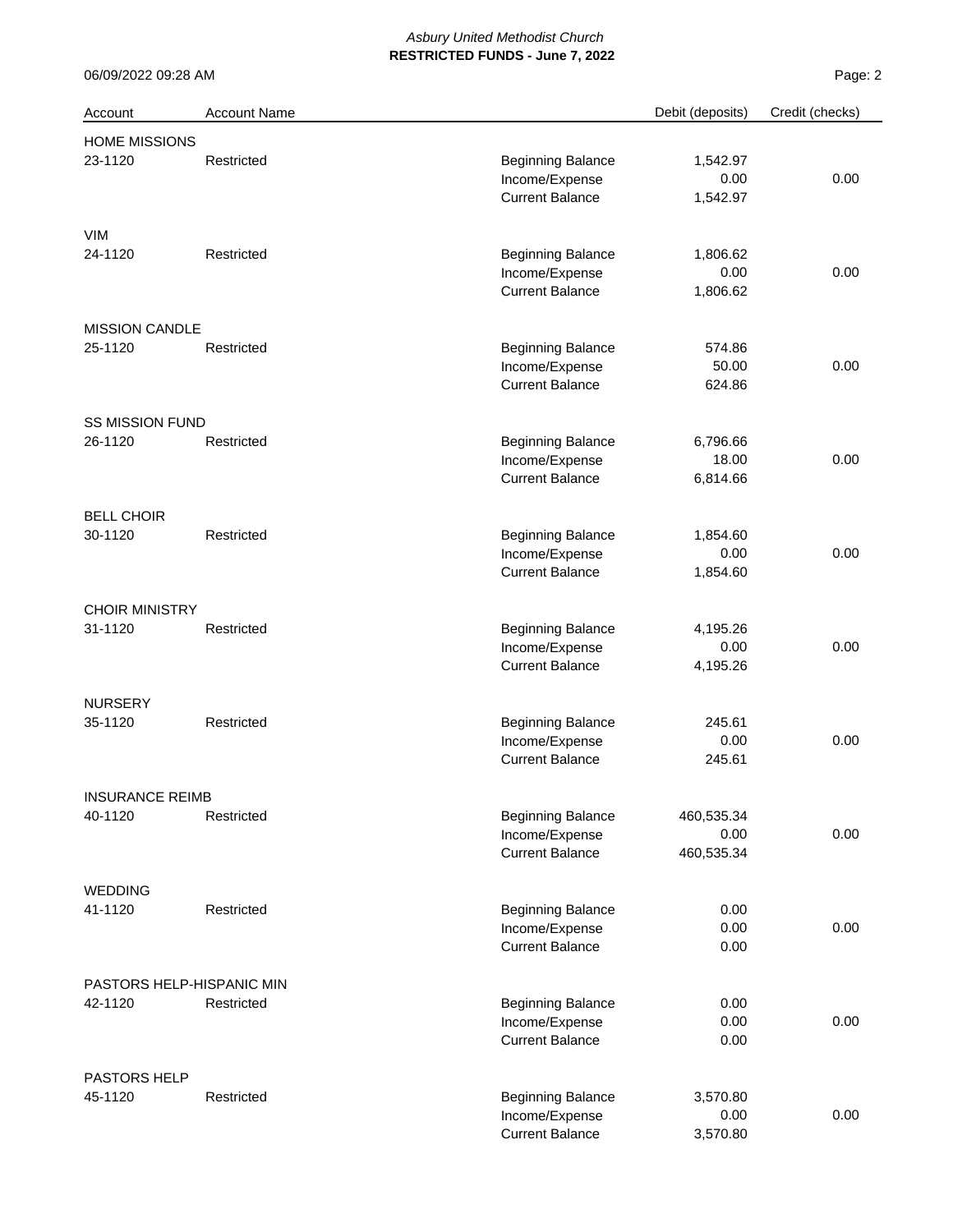| Account                   | <b>Account Name</b>      |                          | Debit (deposits) | Credit (checks) |
|---------------------------|--------------------------|--------------------------|------------------|-----------------|
| CHUCH VAN                 |                          |                          |                  |                 |
| 46-1120                   | Restricted               | <b>Beginning Balance</b> | 3,699.17         |                 |
|                           |                          | Income/Expense           | 0.00             | 0.00            |
|                           |                          | <b>Current Balance</b>   | 3,699.17         |                 |
| TRUSTEES-RENTALS          |                          |                          |                  |                 |
| 48-1120                   | Restricted               | <b>Beginning Balance</b> | 716.37           |                 |
|                           |                          | Income/Expense           | 3,845.00         | 0.00            |
|                           |                          | <b>Current Balance</b>   | 4,561.37         |                 |
| <b>EVENT REGISTRATION</b> |                          |                          |                  |                 |
| 50-1120                   | Restricted               | <b>Beginning Balance</b> | 0.00             |                 |
|                           |                          | Income/Expense           | 0.00             | 0.00            |
|                           |                          | <b>Current Balance</b>   | 0.00             |                 |
| JARRETT SCHOOL            |                          |                          |                  |                 |
| 51-1120                   | Restricted               | <b>Beginning Balance</b> | 513.84           |                 |
|                           |                          | Income/Expense           | 0.00             | 0.00            |
|                           |                          | <b>Current Balance</b>   | 513.84           |                 |
| <b>CHRISTMAS OFFERING</b> |                          |                          |                  |                 |
| 52-1120                   | Restricted               | <b>Beginning Balance</b> | 0.00             |                 |
|                           |                          | Income/Expense           | 0.00             | 0.00            |
|                           |                          | <b>Current Balance</b>   | 0.00             |                 |
| <b>CROSSLINES</b>         |                          |                          |                  |                 |
| 53-1120                   | Restricted               | <b>Beginning Balance</b> | 25.00            |                 |
|                           |                          | Income/Expense           | 160.00           | 0.00            |
|                           |                          | <b>Current Balance</b>   | 185.00           |                 |
| <b>WISH LIST</b>          |                          |                          |                  |                 |
| 54-1120                   | Restricted               | <b>Beginning Balance</b> | 485.00           |                 |
|                           |                          | Income/Expense           | 0.00             | 0.00            |
|                           |                          | <b>Current Balance</b>   | 485.00           |                 |
| APPORTIONMENTS            |                          |                          |                  |                 |
| 55-1120                   | Restricted               | <b>Beginning Balance</b> | 184.00           |                 |
|                           |                          | Income/Expense           | 0.00             | 0.00            |
|                           |                          | <b>Current Balance</b>   | 184.00           |                 |
| <b>SPECIAL SUNDAYS</b>    |                          |                          |                  |                 |
| 56-1120                   | Restricted               | <b>Beginning Balance</b> | 0.00             |                 |
|                           |                          | Income/Expense           | 0.00             | 0.00            |
|                           |                          | <b>Current Balance</b>   | 0.00             |                 |
| <b>SPR</b>                |                          |                          |                  |                 |
| 60-1120                   | Restricted               | <b>Beginning Balance</b> | 644.15           |                 |
|                           |                          | Income/Expense           | 0.00             | 0.00            |
|                           |                          | <b>Current Balance</b>   | 644.15           |                 |
|                           | FINANCE/STEWARD/INTEREST |                          |                  |                 |
| 63-1120                   | Restricted               | <b>Beginning Balance</b> | 118.62           |                 |
|                           |                          | Income/Expense           | 0.00             | 0.00            |
|                           |                          | <b>Current Balance</b>   | 118.62           |                 |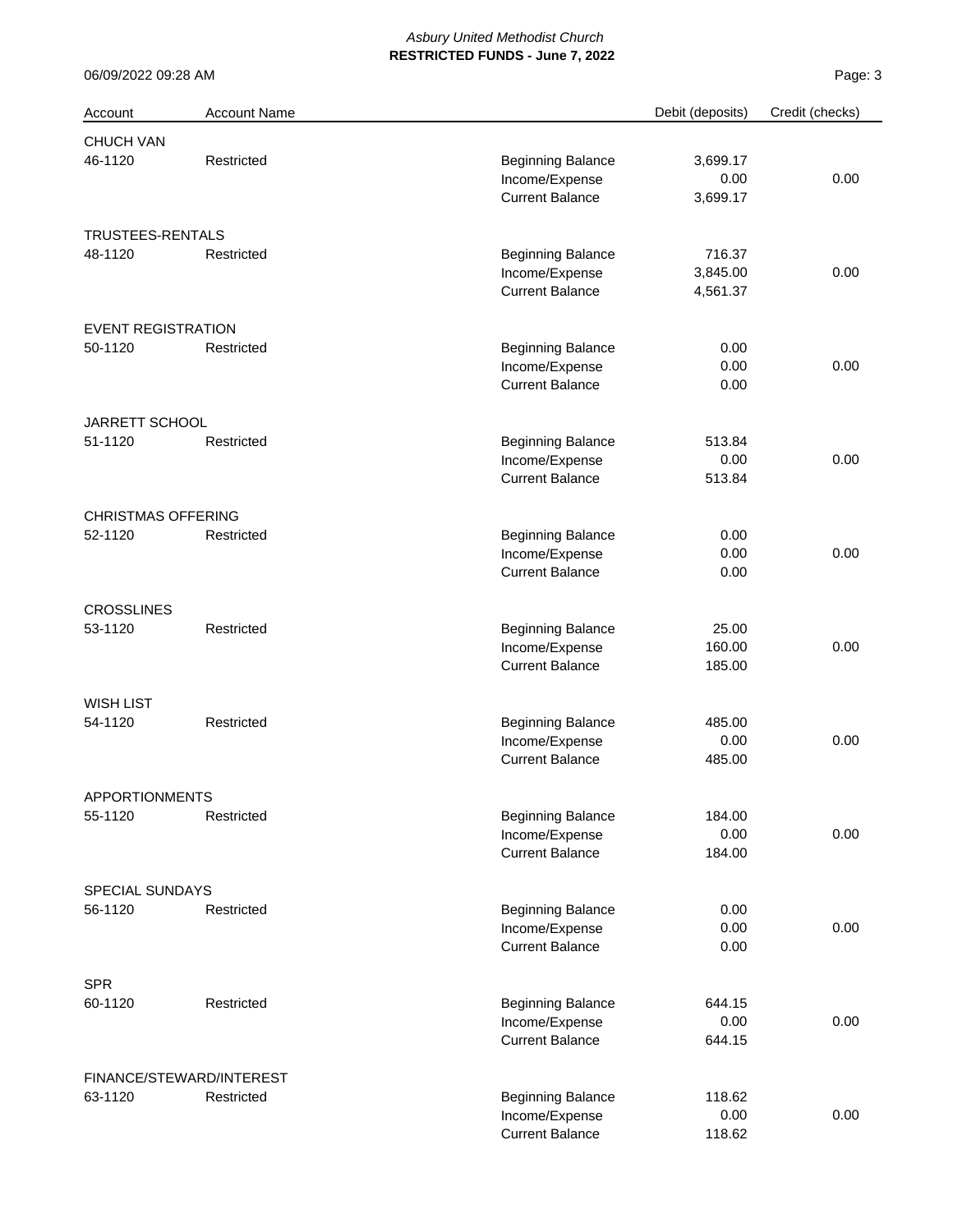| Account                    | <b>Account Name</b>      |                          | Debit (deposits) | Credit (checks) |
|----------------------------|--------------------------|--------------------------|------------------|-----------------|
| MEDIA - A/V                |                          |                          |                  |                 |
| 66-1120                    | Restricted               | <b>Beginning Balance</b> | 3,021.13         |                 |
|                            |                          | Income/Expense           | 0.00             | 0.00            |
|                            |                          | <b>Current Balance</b>   | 3,021.13         |                 |
| TRUSTEES LANDSCAPING       |                          |                          |                  |                 |
| 67-1120                    | Restricted               | <b>Beginning Balance</b> | 279.87           |                 |
|                            |                          | Income/Expense           | 0.00             | 0.00            |
|                            |                          | <b>Current Balance</b>   | 279.87           |                 |
| <b>MEMORIAL FUND</b>       |                          |                          |                  |                 |
| 68-1120                    | Restricted               | <b>Beginning Balance</b> | 7,862.91         |                 |
|                            |                          | Income/Expense           | 0.00             | 0.00            |
|                            |                          | <b>Current Balance</b>   | 7,862.91         |                 |
| <b>TRUSTEES</b>            |                          |                          |                  |                 |
| 69-1120                    | Restricted               | <b>Beginning Balance</b> | 2,105.03         |                 |
|                            |                          | Income/Expense           | 0.00             | 0.00            |
|                            |                          | <b>Current Balance</b>   | 2,105.03         |                 |
| <b>CHILDREN'S MINISTRY</b> |                          |                          |                  |                 |
| 70-1120                    | Restricted               | <b>Beginning Balance</b> | 1,431.29         |                 |
|                            |                          | Income/Expense           | 0.00             | 0.00            |
|                            |                          | <b>Current Balance</b>   | 1,431.29         |                 |
| PARSONAGE                  |                          |                          |                  |                 |
| 71-1120                    | Restricted               | <b>Beginning Balance</b> | 77.52            |                 |
|                            |                          | Income/Expense           | 0.00             | 0.00            |
|                            |                          | <b>Current Balance</b>   | 77.52            |                 |
| <b>WORSHIP</b>             |                          |                          |                  |                 |
| 75-1120                    | Restricted               | <b>Beginning Balance</b> | 0.00             |                 |
|                            |                          | Income/Expense           | 0.00             | 0.00            |
|                            |                          | <b>Current Balance</b>   | 0.00             |                 |
| ALTAR DECORATIONS          |                          |                          |                  |                 |
| 76-1120                    | Restricted               | <b>Beginning Balance</b> | 1,079.96         |                 |
|                            |                          | Income/Expense           | 0.00             | 585.00          |
|                            |                          | <b>Current Balance</b>   | 494.96           |                 |
| LIFE QUEST - COLLEGE       |                          |                          |                  |                 |
| 78-1120                    | Restricted               | <b>Beginning Balance</b> | 446.95           |                 |
|                            |                          | Income/Expense           | 0.00             | 0.00            |
|                            |                          | <b>Current Balance</b>   | 446.95           |                 |
| <b>ITEMS FOR SALE</b>      |                          |                          |                  |                 |
| 79-1120                    | Restricted               | <b>Beginning Balance</b> | 0.00             |                 |
|                            |                          | Income/Expense           | 0.00             | 0.00            |
|                            |                          | <b>Current Balance</b>   | 0.00             |                 |
|                            | STUDENT MINISTRY - YOUTH |                          |                  |                 |
| 80-1120                    | Restricted               | <b>Beginning Balance</b> | 1,771.88         |                 |
|                            |                          | Income/Expense           | 0.00             | 0.00            |
|                            |                          | <b>Current Balance</b>   | 1,771.88         |                 |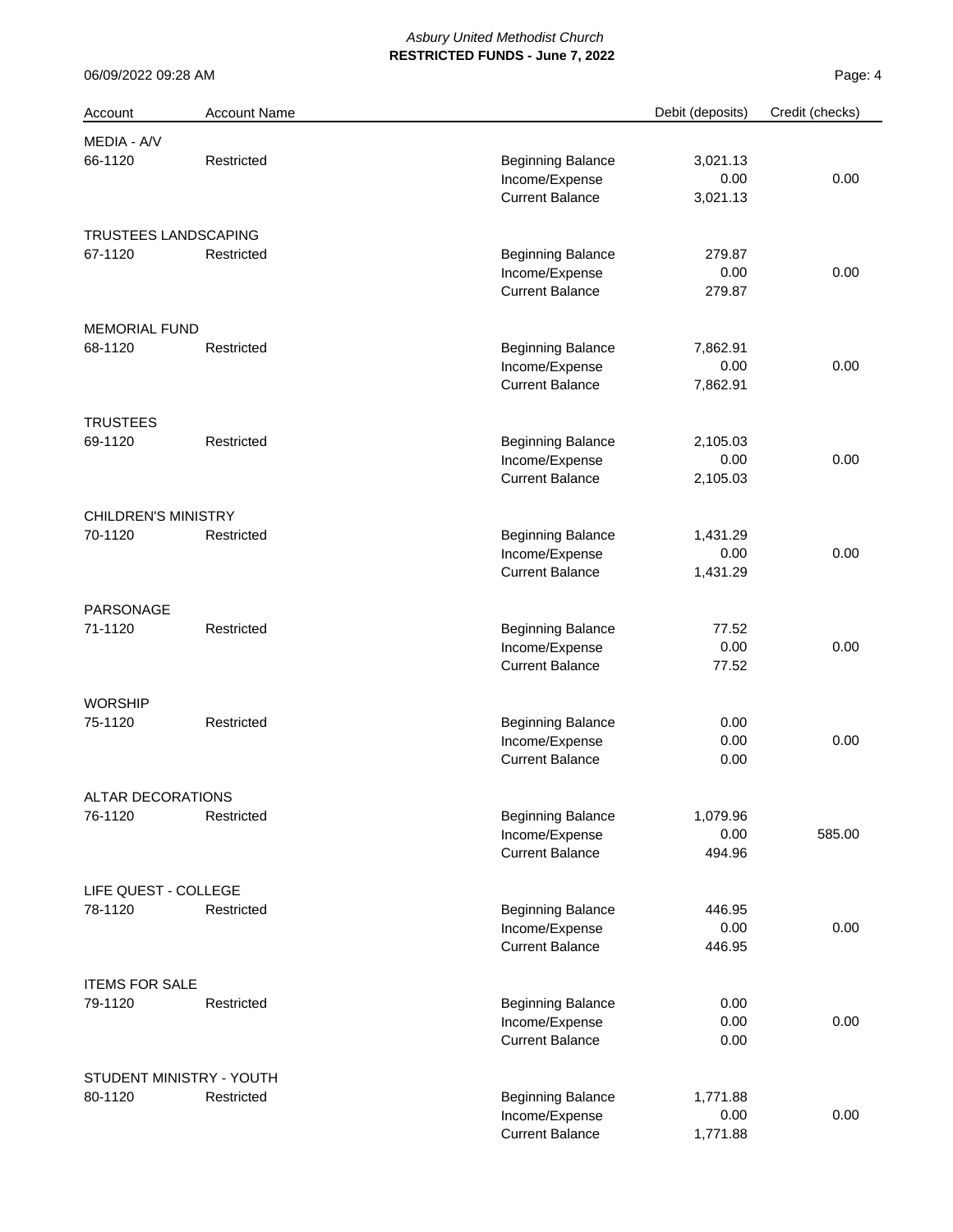| Account                    | <b>Account Name</b>       |                          | Debit (deposits) | Credit (checks) |
|----------------------------|---------------------------|--------------------------|------------------|-----------------|
| YAX                        |                           |                          |                  |                 |
| 81-1120                    | Restricted                | <b>Beginning Balance</b> | 169.40           |                 |
|                            |                           | Income/Expense           | 0.00             | 0.00            |
|                            |                           | <b>Current Balance</b>   | 169.40           |                 |
| DEFIBRILLATOR FUND         |                           |                          |                  |                 |
| 82-1120                    | Restricted                | <b>Beginning Balance</b> | 108.80           |                 |
|                            |                           | Income/Expense           | 0.00             | 0.00            |
|                            |                           | <b>Current Balance</b>   | 108.80           |                 |
| OVER 55                    |                           |                          |                  |                 |
| 84-1120                    | Restricted                | <b>Beginning Balance</b> | 0.00             |                 |
|                            |                           | Income/Expense           | 0.00             | 0.00            |
|                            |                           | <b>Current Balance</b>   | 0.00             |                 |
| Alabaster Band             |                           |                          |                  |                 |
| 85-1120                    | Restricted                | <b>Beginning Balance</b> | 3,199.17         |                 |
|                            |                           | Income/Expense           | 0.00             | 0.00            |
|                            |                           | <b>Current Balance</b>   | 3,199.17         |                 |
|                            | STUDENT MINISTRY - 56 DEG |                          |                  |                 |
| 86-1120                    | Restricted                | <b>Beginning Balance</b> | 19.44            |                 |
|                            |                           | Income/Expense           | 0.00             | 0.00            |
|                            |                           | <b>Current Balance</b>   | 19.44            |                 |
|                            | ONLINE GIVING EXPENSES    |                          |                  |                 |
| 87-1120                    | Restricted                | <b>Beginning Balance</b> | $-123.71$        |                 |
|                            |                           | Income/Expense           | 200.00           | 0.00            |
|                            |                           | <b>Current Balance</b>   | 76.29            |                 |
|                            | DEBT SERVICE (FORMER STEP |                          |                  |                 |
| 88-1120                    | Restricted                | <b>Beginning Balance</b> | 7,695.64         |                 |
|                            |                           | Income/Expense           | 0.00             | 0.00            |
|                            |                           | <b>Current Balance</b>   | 7,695.64         |                 |
| ADVENTURE WEEK CAMP        |                           |                          |                  |                 |
| 89-1120                    | Restricted                | <b>Beginning Balance</b> | 3,091.28         |                 |
|                            |                           | Income/Expense           | 0.00             | 0.00            |
|                            |                           | <b>Current Balance</b>   | 3,091.28         |                 |
| <b>MISSION SPRINGFIELD</b> |                           |                          |                  |                 |
| 90-1120                    | Restricted                | <b>Beginning Balance</b> | 2,278.93         |                 |
|                            |                           | Income/Expense           | 0.00             | 0.00            |
|                            |                           | <b>Current Balance</b>   | 2,278.93         |                 |
| <b>GIFTS THAT COUNT</b>    |                           |                          |                  |                 |
| 91-1120                    | Restricted                | <b>Beginning Balance</b> | 294.85           |                 |
|                            |                           | Income/Expense           | 0.00             | 0.00            |
|                            |                           | <b>Current Balance</b>   | 294.85           |                 |